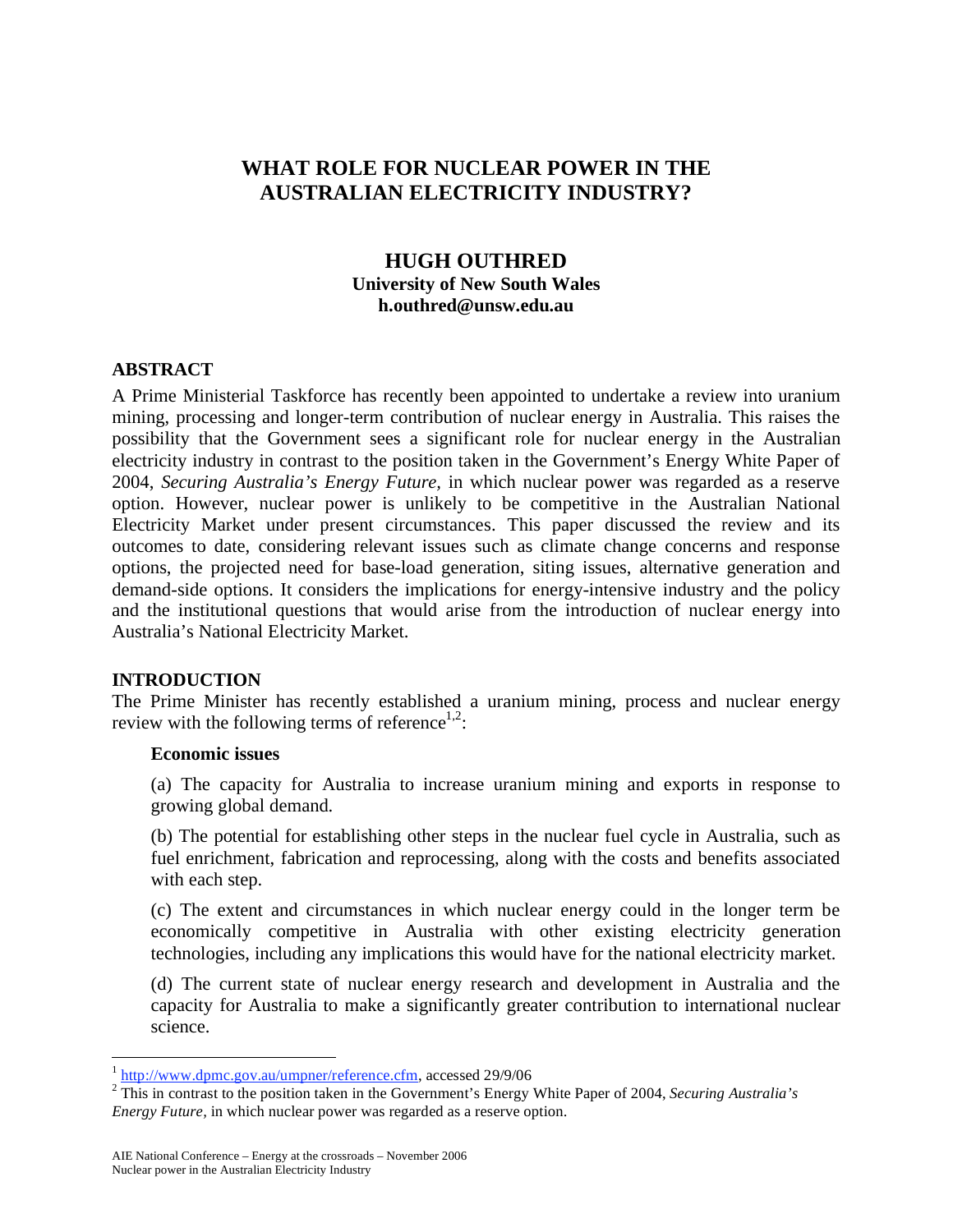#### **Environment issues**

(a) The extent to which nuclear energy will make a contribution to the reduction of global greenhouse gas emissions.

(b) The extent to which nuclear energy could contribute to the mix of emerging energy technologies in Australia.

### **Health, safety and proliferation issues**

(a) The potential of 'next generation' nuclear energy technologies to meet safety, waste and proliferation concerns.

(b) The waste processing and storage issues associated with nuclear energy and current world's best practice.

- (c) The security implications relating to nuclear energy.
- (d) The health and safety implications relating to nuclear energy.

This paper will consider the implications of this review with particular reference to its implications for the use of nuclear power in the Australian electricity industry. However, to understand the implications of the review, it is important to first place the inquiry in the broader global context.

Global human society must now attempt to solve a set of complex, interrelated problems that Diamond (2005) characterises as fundamental threats to human civilisation:

- 1) Destruction of natural habitats
- 2) Collapse of wild fish stocks
- 3) Loss of biodiversity
- 4) Loss of soil quantity and quality
- 5) Fossil fuel constraints
- 6) Fresh water quantity and quality
- 7) Photosynthesis limits
- 8) Toxic chemicals
- 9) Introduced (alien) species
- 10) Climate change

 $\overline{a}$ 

- 11) Population growth
- 12) Per-capita human impact.

In the above list, nuclear energy has a direct relationship to 5 (its potential to ameliorate the impact of fossil fuel constraints), 6 (its need for cooling water), 8 (the impacts of the nuclear fuel cycle include the use and production of toxic chemicals with their inevitable impact on human health and the environment<sup>3</sup>), 10 (nuclear energy has a low climate change coefficient), 11 (nuclear energy would provide an additional energy resource for humans can exploit but would

<sup>3</sup> *Regulating the Ranger, Jabiluka, Beverly and Honeymoon Uranium Mines,* Senate Committee on Communications, Information Technology and the Arts, October 2003.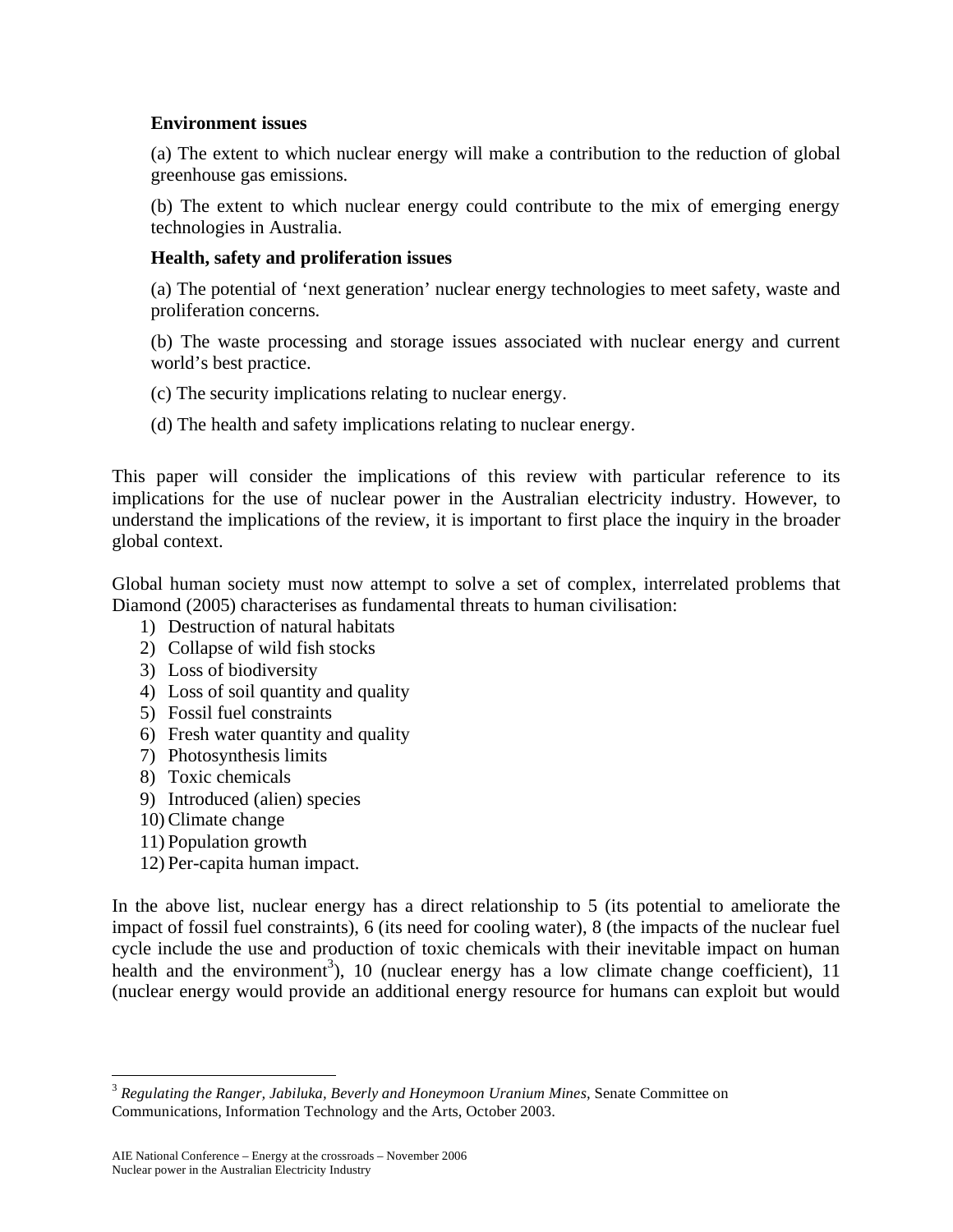exacerbate other problems, including the proliferation of nuclear weapons<sup>4</sup> that are themselves threats to human civilisation) and 12 (related to 11).

From similar considerations, the World Energy Council has proposed three energy goals: *accessibility* to affordable energy services, *availability* of continuous and adequate quality supply and *acceptability* in terms of environmental goals and public attitudes<sup>5</sup>. These are now applicable to all humans rather than just the poor in developing countries, who were the original motivation for the goals.

Thus, like all energy supply technologies, nuclear energy has both advantages and disadvantages that must be weighed up in considering its future role. Given the ubiquitous role of energy in human society and the broad nature of the associated costs and benefits, it is important that decisions of this kind are taken in a manner that attempts to reach a broad societal consensus. As pointed out by Goldsworthy in his submission to the review, which promotes the idea that Australia should become a key player in the global nuclear fuel industry, "This effort must start with bi-partisan political support, without which Australia will be consigned to selling one of its most precious resources – uranium – as low value yellowcake." (Goldsworthy, 2006).

However, the Prime Minister may have pre-empted the process of building a societal consensus. For example, as reported in the Sydney Morning Herald, 18 July 2006:

"John Howard wants Australia to become an "energy superpower", carving out a position as one of the world's biggest exporters of coal, natural gas, uranium and petroleum." … "As an efficient, reliable supplier, Australia has a massive opportunity to increase its share of global energy trade," he told a Committee for Economic Development of Australia lunch in Sydney…"The Government's energy policy framework unapologetically emphasises the role of new low- emission technologies to deliver a sustainable greenhouse outcome and it unapologetically seeks to preserve the economic value of our energy resources at a time of soaring global demand," he said<sup>6</sup>.

The Prime Minister has the support of expert opinion for his implied conclusion that there is now an urgent need to reduce the climate change emissions arising from fossil fuel use (Hansen 2005). Moreover, he is presumably aware that the Australian electricity industry currently contributes around one third of Australian climate change emissions and has exhibited the highest emissions growth of any sector of the economy over the last decade.

In the remainder of this paper, we review the relevant issues facing the Australian electricity industry, with particular emphasis on the National Electricity Market. We consider what role nuclear power might play and what decision-making processes might be appropriate for the challenging problems we now face, where building and maintaining societal consensus is becoming ever more important.

<sup>&</sup>lt;sup>4</sup> See for example, the submission to the Uranium Mining, Processing and Nuclear Energy Review by the Department of Foreign Affairs and Trade, available from http://www.dpmc.gov.au/umpner/submissions.cfm. <sup>5</sup> World Energy Council, Energy for Tomorrow's World. http://www.worldenergy.org/wec-

geis/publications/reports/etwan/exec\_summary/sum\_energy\_goals.asp accessed 30/9/06 <sup>6</sup> *We'll be an energy superpower: PM,* Wendy Frew, Environment Reporter, 18 July 2006.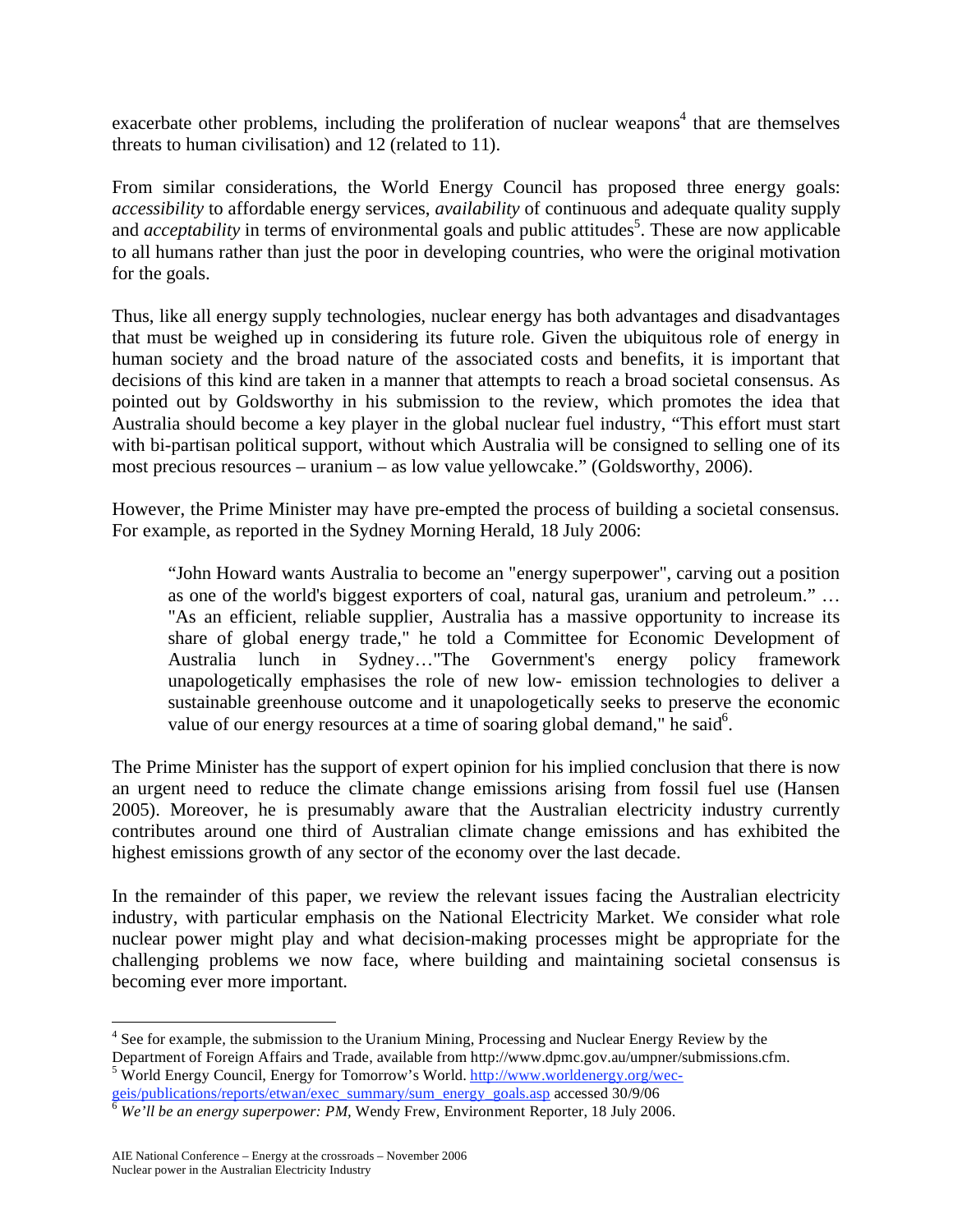### **INVESTMENT ISSUES FOR THE NATIONAL ELECTRICITY MARKET**

Electricity industries operate as flow industries, establishing a continuous energy conversion chain from primary energy resources (fossil fuels, nuclear energy, renewable energy resources) via electrical energy, as an intermediate energy form in a transmission and distribution network, to be converted in end-use equipment into end-use energy forms while delivering valued energy services end-users (eg heat, light, communications, financial services, motive power).

Because electrical energy travels at the speed of light and is not stored in significant quantities in transmission and distribution networks, electricity industries are exposed to a continuing problem of maintaining continuity and stability of the energy flow. This results in the industry's key challenge of managing the risks to quality<sup>7</sup> and availability of supply at each node (location) in the transmission and distribution network.

The risks of poor quality or unavailability of supply (a blackout) may affect one or more nodes or even all nodes in the power system. Short-term risks (up one or two years) are regarded as operational risks. Longer-term risks are regarded as resource adequacy (or investment) risks where a potential shortfall may be rectified by investing in resources such as generators or demand-side options (eg flexible demand or improved end-use efficiency). Resources with storable primary energy forms (called dispatchable) can be usefully categorised as base-load (used whenever they are available), peak (used only at times of high demand or when base-load or intermediate resources are not available) or intermediate (between the above two categories).

Nuclear power would expect to operate as base-load generation (with limited dispatch capability) in competition with other technologies such as coal power stations, combined cycle gas turbines using gas, enhanced end-use efficiency and conservation. Generators using non-storable renewable energy resources, such as wind energy or run-of-river hydro, also tend to compete with base-load generation in the investment process.

In the National Electricity Market (NEM), a combination of spot and derivative markets for energy and frequency control ancillary services (FCAS) and power system security protocols manage short-term risks. The power system security protocols act as a backstop to the markets as well as deal with disturbances that are too large and/or rapid for the markets to manage. Derivative markets, in conjunction with projections of supply-demand balance, manage resource adequacy by supporting investment. The generation sector of the NEM is designed to be fully competitive. Thus, a generator is exposed to legal risks and does not have a guaranteed future income.

In theory, the NEM energy and FCAS spot and derivative markets direct cash flow from endusers to resource providers according to the value they deliver to end-users as indicated by their willingness to pay in either spot or derivative markets. However, restructuring has yet to fully engage end-users in the market processes and there are some shortcomings in practice compared to the ideal model.

 $\overline{a}$ 

 $\sigma$ <sup>7</sup> Voltage magnitude and frequency are key measures of quality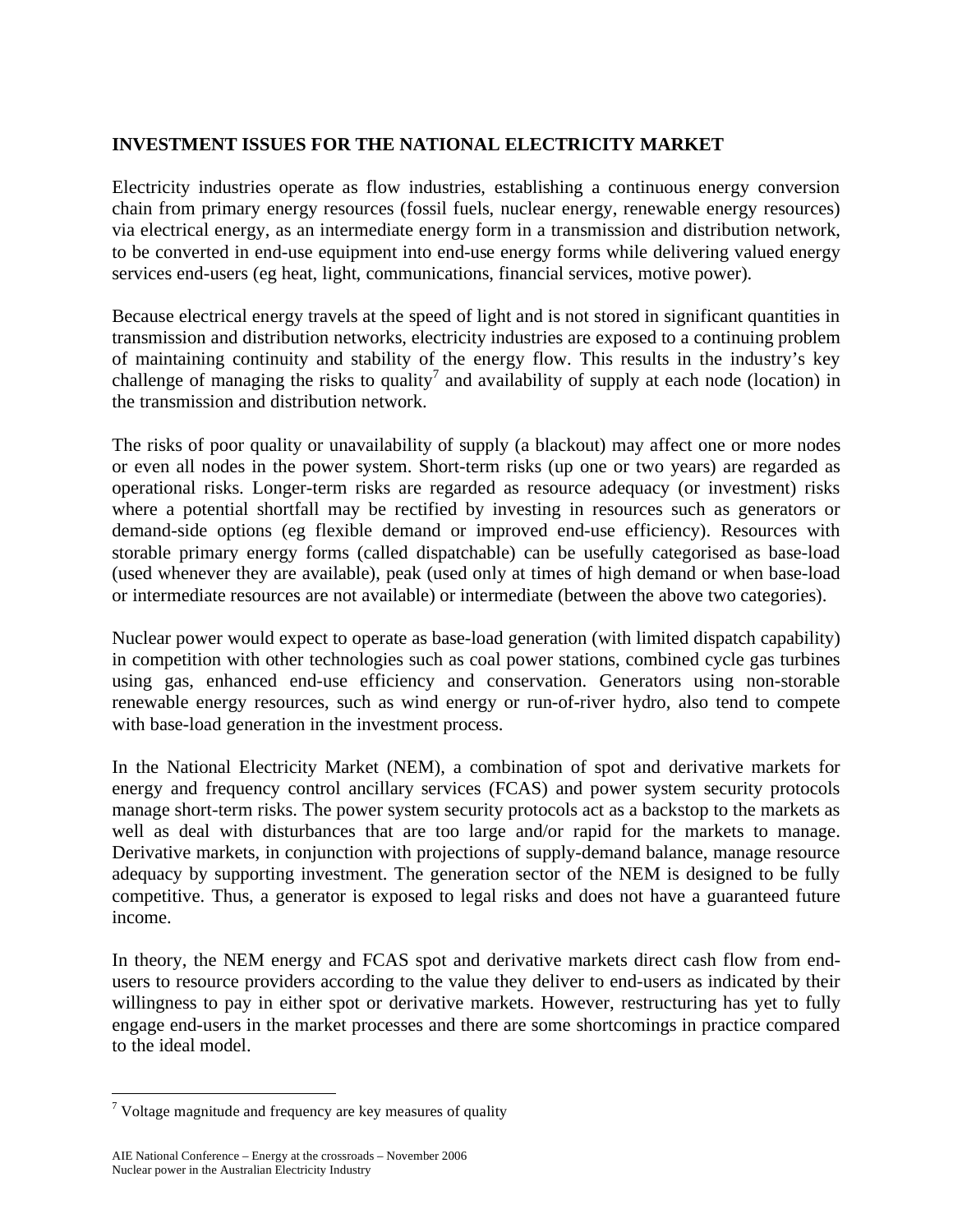### **THE ROLE OF NUCLEAR ENERGY IN THE NATIONAL ELECTRICITY MARKET**

As discussed in (MacGill et al, 2006), nuclear power has characteristics that differentiate it from other electricity generation options:

- 1) Its strong link to military use is unique among electricity generation options.
- 2) It has low probability but high impact risks that are difficult to quantify and to efficiently manage by market mechanisms.
- 3) The management of nuclear waste materials remains a matter of great concern. As SDC (2006) states, 'a dominant challenge of much nuclear waste is the period of hundreds of thousands of years over which it must be effectively isolated from people and the environment".
- 4) The widespread deployment of nuclear power around the world would increase the risk of its use in terrorist activities, and use of nuclear power by one state makes it difficult to deny the option to others. Moreover, "it is unlikely that terrorist threats involving a nuclear device or material can be eliminated by state-to-state cooperation, even where a terrorist group has the backing of another state. The logic of deterrence fails when one side does not have an easily identifiable or vital asset at which the other can aim" (Canberra Commission, 1997).

Thus, a decision to deploy nuclear power should be taken only with the informed consent of the population at large, rather than by a particular investor according to narrow economic criteria.

## **DECISION MAKING IN AN ELECTRICITY INDUSTRY FACING A COMPLEX FUTURE**

The National Electricity Market implements a market-based approach to investment in energy resources. It implicitly assumes that the investor can be held accountable for most if not all risks associated with the investment decision and, in return, can retain the profits accruing to investment decisions that add value as perceived by end-users.

For reasons discussed above, nuclear power does not fit this model well because too many of the risks are borne by others than the power station owner, or arise from aspects of the nuclear fuel cycle that lie outside the responsibility of the power station owner. A similar issue is now arising with fossil fuel power stations, particularly coal-fired ones, due to growing concerns about their climate change impact. While the threat of litigation might act as a deterrent to investment in both cases, there is also a role for active policy development.

Experience with the Mandatory Renewable Energy Target scheme shows that environmental policy can be developed that is consistent with market-based investment. In fact it appears that in deciding not to extend the scheme as recommended by the government-appointed review panel, the Federal government may have been deterred more by the success of the scheme than its failings (Passey et al, 2006).

Will the nuclear review fare any better if it recommends the adoption of nuclear power in Australia? Given the Prime Minister's apparent enthusiasm, probably yes, at least in the short term. However, that may not be the end of the story. If the review recommends a narrow, nuclear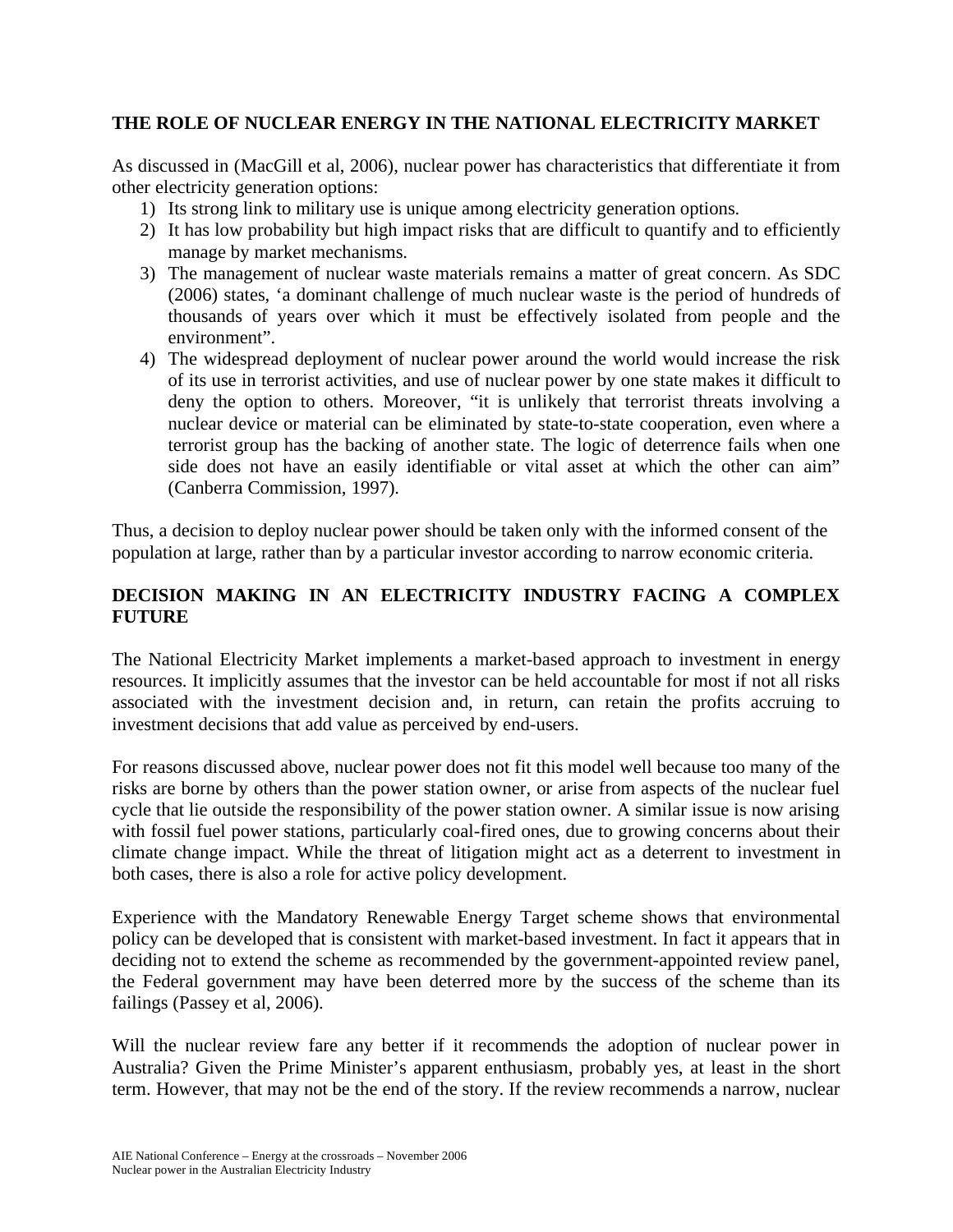technology based subsidy, it may not receive the sustained bipartisan support over the timescale required for that to have practical effect. On the other hand, if the review recommends a broadly based policy such as a carbon price signal, it will be more likely to bring forward resource options other than nuclear power.

Another possibility is that this review will turn out to be a lost opportunity for Australia to have discussed the future of its electricity industry in an open and thoughtful manner. That would have required broader terms of reference and (perhaps – time will tell) a more effective and integrated public participation process. The review would have had to acknowledge and address the problem that experts (such as the members) are not the holders of all relevant knowledge in complex, inter-disciplinary matters. In fact, they may suffer important blind spots or biases. As pointed out by Healy:

"While lay people may lack a detailed understanding of technicalities, experience suggests that they can be adept and skilful in playing a quality assurance role for complex technical proposals in which they are stakeholders. As a result a key challenge for public participation is to ensure the equitable integration of lay and expert perspectives. This requires processes able to creatively combine divergent perspectives, a fundamental prerequisite for which is the resolution of asymmetries in power, resources and trust between stakeholders. Resolving lay knowledge 'deficits' in a way that, at the same time, respects public knowledge and facilitates its integration with the more formal insights of expertise is fundamental to the resolution of these broader asymmetries." Healy, 2006)

Only time will tell what the outcome of the nuclear review will be. However, given its terms of reference there appears to be little opportunity for it to contribute to the vital question of how the Australian electricity industry can rapidly reduce its climate change emissions.

### **CONCLUSIONS**

As has been illustrated above, nuclear power has "a troubled past … [and a] contested present and uncertain future" (MacGill et al, 2006). However, because "it offers overwhelming military force and considerable policy impact" (MacGill et al, 2006), humans are unlikely to forgo nuclear power despite its drawbacks. Given the risks involved, it is critical that we use nuclear power in the wisest possible way. In this context, it could be argued that nuclear power is best viewed as a global energy option of last resort that is used sparingly, at times and in locations where it can provide maximum value. It is unlikely that Australia would be a high priority for deploying nuclear power from such a perspective.

Furthermore, successful development of nuclear power in Australia would require the development of stable bi-partisan support at both Federal and State levels, which in turn would presumably require the development of broad and sustained societal support. The following issues act may against the formation of such a consensus:

1) Uranium mining uses and produces toxic chemicals that impact on human health and the environment. Mining companies will come under strong international competitive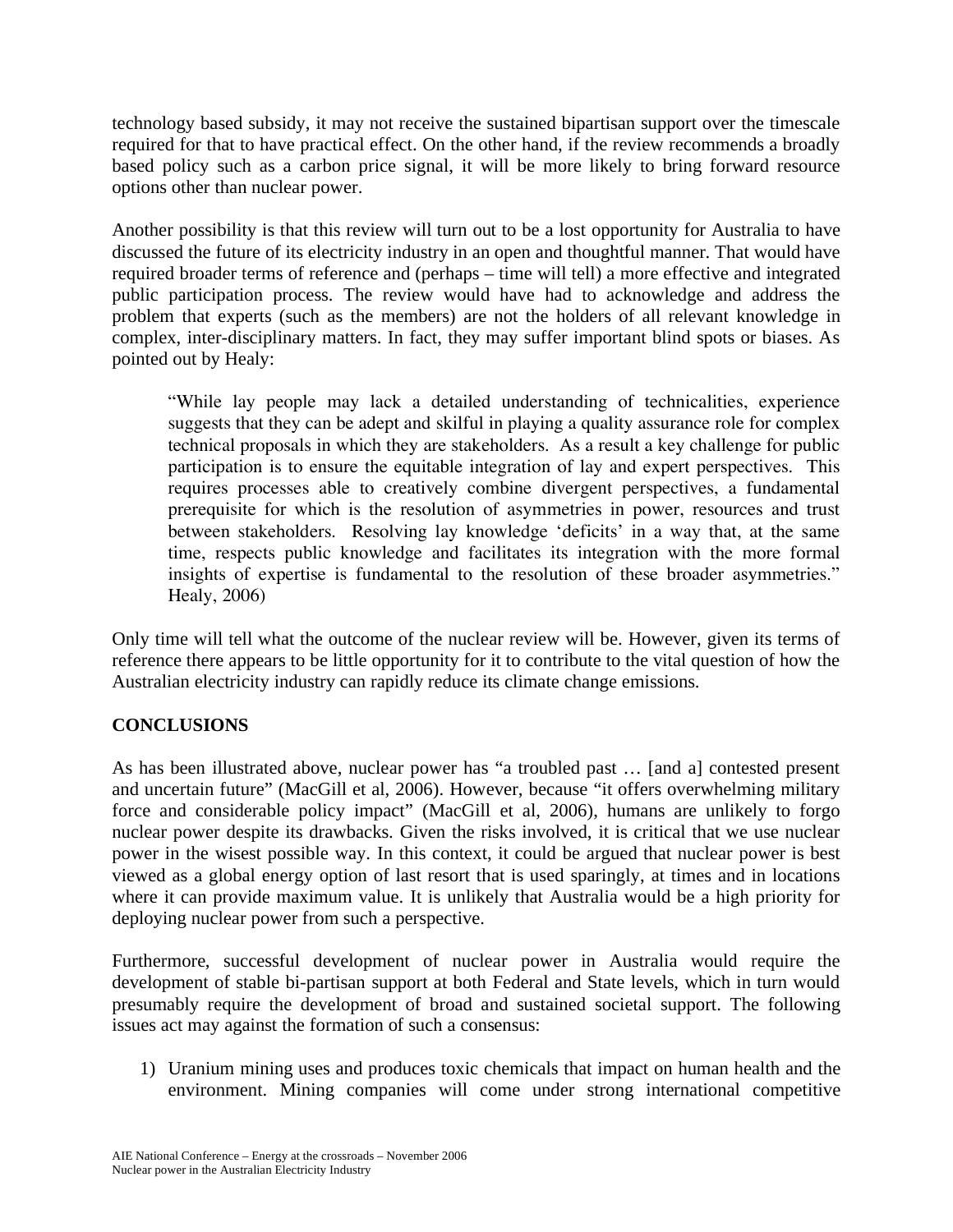pressure to avoid paying the cost of effectively controlling these impacts and this pressure will only increase as lower grade ores are mined. Similarly, the long-term management of high-level wastes remains unresolved. In both cases, independent, robust, persistent and well-resourced regulation will be required to avoid disastrous consequences. Experience to date has not been encouraging (ECITARC, 2003).

- 2) Uranium enrichment is subsidised and tightly controlled by the existing (and aspiring) nuclear weapon states because of its potential military role. It is unlikely to be profitable as an independent commercial venture and the technology may not even be made available to Australia. For example, "the rights to commercially deploy the SILEX technology [developed in Australia] have recently been granted to the General Electric Company (GE), under an agreement signed in May 2006. … Under the terms of this agreement, any future deployment of the SILEX Technology in Australia would be at the discretion of GE, and would require the approval of the US Government." (Goldsworthy, 2006).
- 3) Nuclear power stations have a broad set of implications that make them essentially incompatible with the design philosophy of the National Electricity Market, in which an individual investor is assumed to bear most if not all investment risks. Government subsidy of this risk exposure would distort the "level playing field" that the NEM is intended to create.
- 4) Australia won't have a competitive advantage in nuclear power. This is because there are industry-level economies of scale that could not be captured in Australia, the technology would be largely imported and nuclear fuel cycle costs would be little lower at best and more likely higher than in countries that had a more substantial nuclear power station fleet. Thus deployment of nuclear power in Australia would spell the end of the competitive advantages that Australia currently enjoys due to its low electricity prices.
- 5) Australia is already being seriously affected by climate change and must reduce its emissions as soon as possible. However, the emerging third generation nuclear power technologies are still to be proven in commercial service in their home countries and it would be imprudent to install them in Australia before that has happened. Thus, they would not begin to enter service for 15 to 20 years at the earliest.
- 6) Australia has other low-emission energy resource options for electricity generation that are commercially available now and that are more cost-effective and less contentious than the second generation of nuclear power stations. The most important low-emission of these are improved end-use efficiency and conservation, gas combined cycle and renewable energy in the form of wind energy, biomass and small hydro.

Thus the review may find it difficult to achieve what appear to be the Prime Minister's expectations, while at the same time, the vexed question of how to rapidly reduce the climate change emissions associated with the Australian electricity industry may remain unanswered.

#### **ACKNOWLEDGEMENTS**

The author wishes to acknowledge discussions with his colleagues at the Centre for Energy and Environmental Markets on the role of nuclear energy, in particular, Iain MacGill and Stephen Healy. MacGill et al (2006) and Passey et al (2006) contain additional material on this topic.